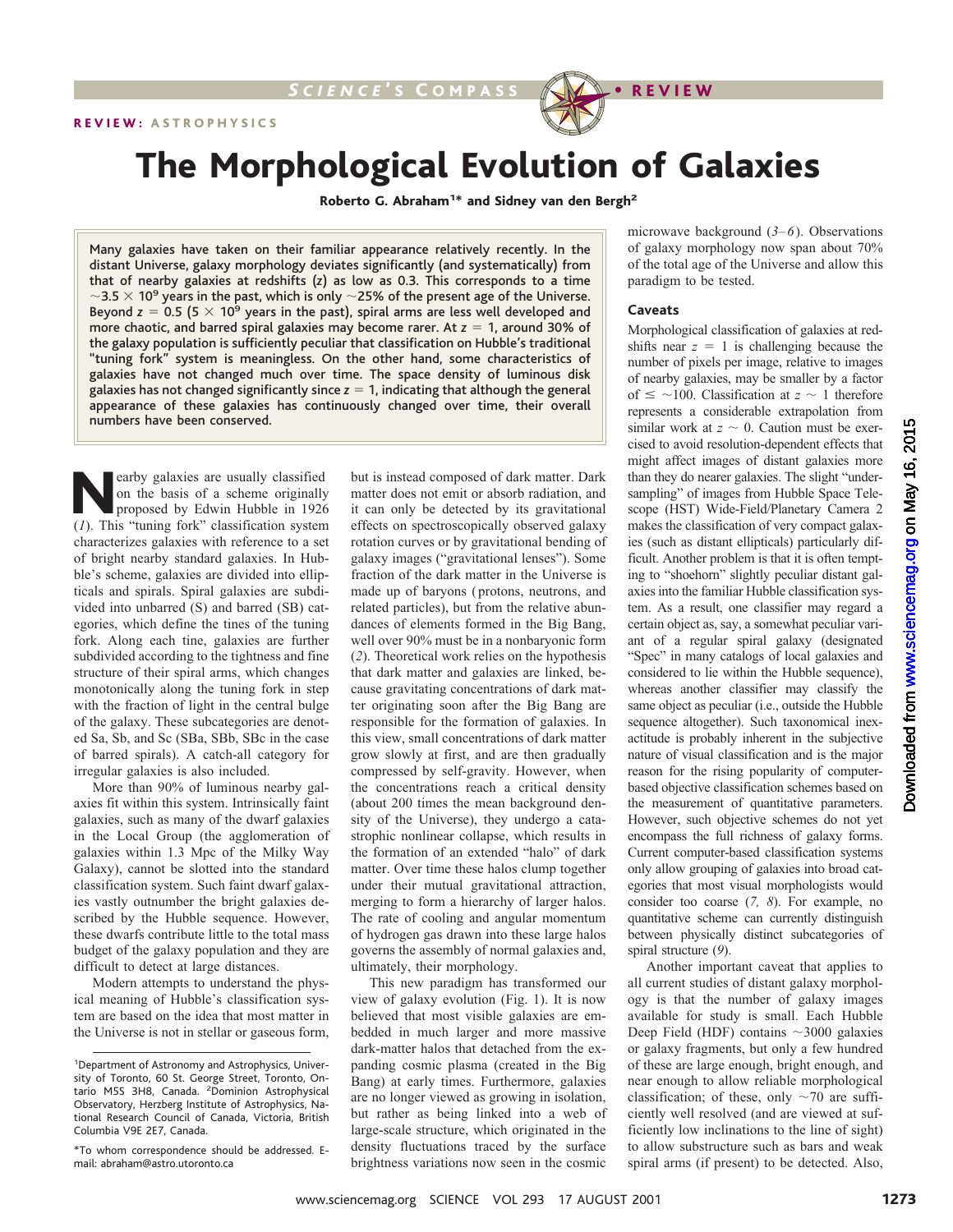as a result of the morphology-density relation (*10*), narrow-field observations such as those undertaken with HST may be significantly biased by galaxy environment. For example, elliptical galaxies are expected to be overabundant in those parts of the line-of-sight that pass through, or close to, clusters of galaxies.

## *S CIENCE* ' S C OMPASS

A final complication is introduced by the fact that distant galaxies are seen at a range of redshifts. Therefore, observations made in a single filter probe each galaxy at a wavelength different from that of the same filter in the rest frame (i.e., the frame of reference in which the galaxy is stationary with respect to the expansion of the Universe). This poses a



**Fig. 1.** Schematic illustration of the formation of galaxies in the hierarchical formation model. The time scale for the various phases shown in the illustration depends on cosmological parameters (i.e., the value of the Hubble constant, and the total mass-energy of the Universe contained in both dark matter and dark energy). For example, in an accelerating Universe most elliptical galaxies form at redshifts *z* > 1, while in a decelerating Universe most ellipticals form at *z* < 1. It is worth noting that morphological transformations are cyclical in this model. Some elliptical galaxies formed by the collision of spirals will slowly accrete gas from the field, thus growing a new disk, and ultimately being transformed back into spiral galaxies with prominent nuclear bulges.

problem for morphologists, because the appearance of a galaxy can vary strongly with wavelength. In the ultraviolet (UV), a galaxy's light comes mainly from hot young stars, which are often distributed in clumpy irregular knots of star formation. At optical wavelengths, stars on the stellar main sequence dominate, and galaxies take on their most familiar appearance. In the infrared (IR), most of the flux is usually from evolved old stars, which are quite uniformly distributed, so galaxies appear smoother than at optical wavelengths. As a result, identical galaxies appear different at different redshifts. The importance of this effect (known as the "morphological K-correction") depends rather strongly on the distance at which the galaxy is seen. For galaxies with redshifts  $z < 0.8$  [i.e., for galaxies seen at look-back] times less than about halfway back to the Big Bang (*11*)], observations made with HST using the F814W filter (commonly used for morphological work) correspond to observations made at familiar optical wavelengths in the galaxy's frame of reference. Thus, the effects of morphological K-corrections are quite benign at  $z \le 0.8$ , and much work on galaxy morphology has focused on this "safe" redshift range. At redshifts  $z > 0.8$ , galaxies viewed with the F814W filter are being seen at UV wavelengths in the rest frame. Unfortunately, rather little is known about the appearance of nearby galaxies in the UV, because our atmosphere is opaque to UV radiation, and only rather small UV imaging surveys have been undertaken from space. It is clear that some nearby galaxies that appear optically normal appear strange in the UV (*12, 13*). Consequently, galaxies at  $z > 0.8$  are best studied in the IR at wavelengths greater than  $1 \mu m$  in order to undertake fair comparisons with local studies made at optical wavelengths (*14*). HST had only a rather limited capability to undertake such observations, using the short-lived Near Infra-Red Camera and Multi-Object Spectrometer (NICMOS).

## **Morphological Classifications of Distant Galaxies**

The existence of a population of morphologically peculiar galaxies at high redshifts was first suspected on the basis of HST observations as early as 1994 (*15–19*). Much of this early work proceeded hand in hand with improved attempts to quantify galaxy morphology using automated morphological classification schemes, as fast and robust replacements for traditional visual classifications. Present state-of-the-art automatic classification systems can group galaxies into broad categories (such as spirals, ellipticals, and peculiars) as reliably as can a visual classifier (*7, 20, 21*), and these systems are in principle extensible to encompass wholly new classes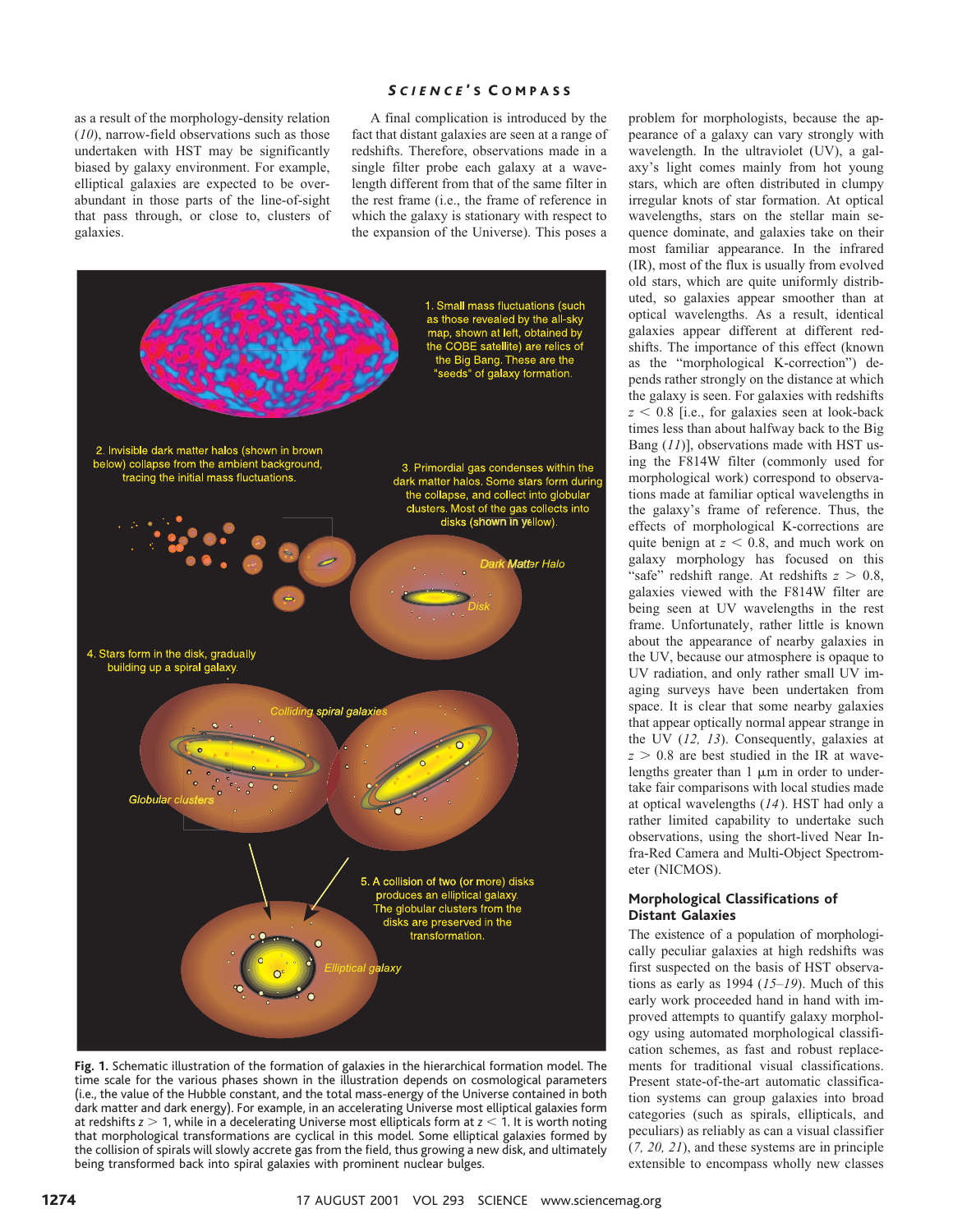## *S CIENCE* ' S C OMPASS

of galaxies beyond those included within the tuning fork paradigm.

Although these early HST studies suggested that extending the low-redshift tuning fork paradigm to high redshifts would prove difficult, the ultimate futility of this task only became apparent when the HDF images were released (Fig. 2). At the limit to which morphological classification is reliable in the deep fields (variously quoted as between  $I =$ 25 mag and  $I = 26$  mag), around 30% of the galaxies are classified as "strongly peculiar or merging"—that is, about 30% of the galaxies fall outside the conventional framework (*20, 22, 23*). Most studies find little evidence for evolution in the space density of elliptical galaxies [with the exception of (*24*)]. But, as is the case with spiral galaxies, the internal characteristics of elliptical galaxies do show trends with redshift. The most prominent of these is an increasing proportion of elliptical galaxies with blue cores in the distant Universe (*25*), which indicates the presence of some hot young blue stars in these old galaxies.

Imaging studies allow trends to be established as a function of galaxy brightness, but more physically based investigations of galaxy morphology require that the redshifts of the galaxies be known. This is a formidable challenge; galaxies can be detected on charge-coupled device images down to much fainter levels than can be probed spectroscopically, because in the latter case light is being dispersed, so Poisson noise is larger relative to the signal of interest. One rather successful technique for dealing with this difficulty has been to estimate redshifts from galaxy colors (*26*). Morphological investigations using these "photometric redshifts" (*24, 27*) have confirmed and solidified the statistical conclusions from earlier imaging studies of galaxies that had no photometric redshift information; this made it possible to draw galaxy samples from redshift ranges immune to the effects of morphological K-corrections. But because photometric redshift techniques rely, at a basic level, on assumptions regarding the possible spectra of galaxies and on the nature of systematics that may alter such spectra (such as the form of the dust extinction curve), they are only fairly crude estimators  $(\Delta z \sim 0.1$  for blue galaxies,  $\Delta z \sim 0.04$  for red galaxies) of the true redshifts of distant galaxies (*26*). Morphological investigations of large samples of objects of known redshift became feasible when Brinchmann *et al*. (*28*) obtained HST images for 341 galaxies of known redshift from the Canada-France Redshift Survey. Results from this investigation agree with earlier results (*17, 20, 29*). Around 30% of galaxies at  $z = 1$  are morphologically peculiar, and these authors found that the fraction of galaxies with irregular morphology increases with redshift beyond the range that is expected on the basis of the systematic misclassifications of spiral



**Fig. 2.** Montage of typical elliptical, spiral, and peculiar galaxies in the Northern and Southern HDFs, imaged by the HST. The images are sorted by redshift (local galaxies at bottom, distant galaxies at top). Color images were constructed by stacking images obtained through blue, yellow, and near-IR filters. Note the gradual loss in the organization (and the increase in the fragmentation) of spiral arms in the spirals. Barred spirals (such as the example shown in the **bottom row) become rare beyond** *z* = 0.5. The physical nature of most of the peculiar galaxies in the far right column is poorly understood. The exception is the object at the lower right corner, which is a dwarf irregular, a class of objects common in the local Universe. In Fig. 3, we speculate on the possible nature of two other galaxies in the far right column.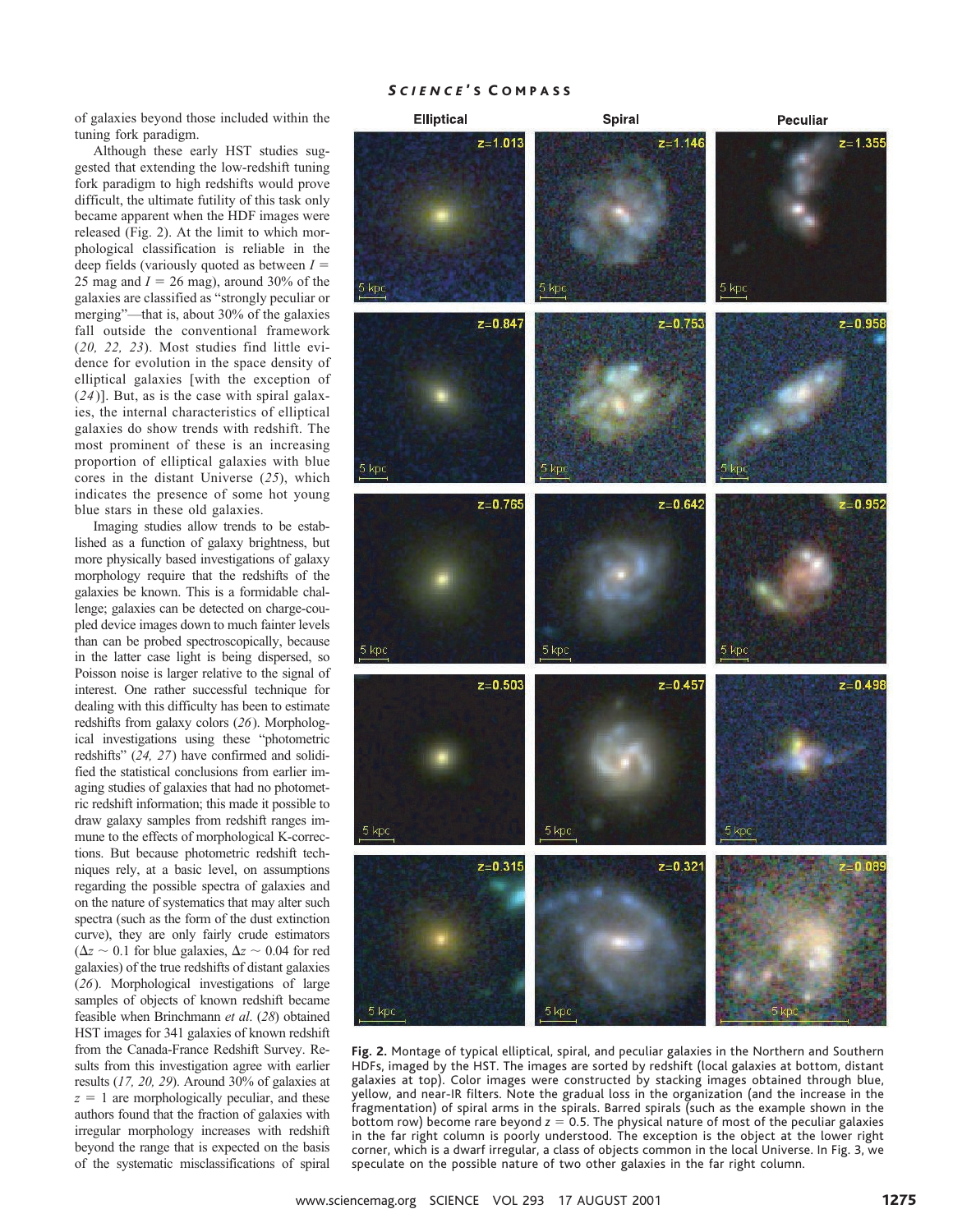galaxies introduced by band-shifting effects. Furthermore, their data for the frequency with which elliptical galaxies are distributed over the redshift range  $0.0 < z < 1.2$  were found to be consistent with expectations for scenarios with little or no morphological evolution for these objects.

The trends described so far have been based on rather coarse automated morphological classifications. More fine-grained "precision morphology" (which can subdivide spiral galaxies into various subclasses, for example) still requires a trained human eye, and also requires complete redshift information and multifilter data in order to synchronize data to a uniform rest wavelength. The largest such investigation (*30*) has been based on the Caltech Faint Galaxy Redshift Survey (CFGRS), a deep follow-up redshift survey centered on the Northern HDF, but also con-

**Local Object** 

#### *S CIENCE* ' S C OMPASS

taining redshifts for galaxies in the nearby HDF "flanking fields." This study suggests the following picture: (i) The fraction of earlytype (E-Sab) galaxies remains approximately constant over the range  $0 < z < 1$ , in agreement with earlier studies (*28, 31*). (ii) The fraction of intermediate/late-type (Sb-Ir) galaxies drops by a factor of  $\sim$ 2 over this redshift range, presumably because many latetype galaxies viewed at a look-back time of  $\sim$ 8 Gy (8  $\times$  10<sup>9</sup> years) have been classified as "peculiar" or "merger." (iii) The fraction of such peculiar or merging galaxies exhibits a monotonic increase (5% at  $z \sim 0$ , 10% at  $z \sim 0.4$ , 19% at  $z \sim 0.7$ , and 30% at  $z \sim$ 0.95). These numbers are in quite good agreement with the corresponding numbers inferred from measurements based on automated classifications, although it should again be emphasized that the numbers of galaxies in

**Distant Counterpart?** 



**Fig. 3.** Some speculations on the nature of high-redshift peculiar galaxies. Top row: As pointed out in (*40*), the nearby local merging starburst galaxy Arp 299 shares many of the morphological and star-formation characteristics of "chain-like" peculiar galaxies, such as the example (HDFN\_J123652.78+621354.3) shown at right. Although the correspondence is not exact (chainlike peculiars exhibit more components than are typically seen in local starbursts and sometimes show a curious synchronization of internal colors), local starbursts remain the closest match to many distant systems. Bottom row: Classes of merging galaxies that are exceedingly rare in the local Universe may be responsible for some of the oddest systems seen in the HDFs. For example, the "polar ring" galaxy NGC 4650A bears a close resemblance (in terms of both morphology and relative color) to the distant galaxy (HDFN\_J123652.88 + 621404.8) shown at bottom right. Galaxy collisions can produce a rich variety of morphologically peculiar galaxies, many of which do not resemble "textbook" mergers (i.e., a pair of objects with obvious tidal tails). [NGC 4650A image courtesy of the Hubble Heritage Team (STScI/AURA/NASA)]

all such studies are small, and the conclusions that can be drawn from them are correspondingly uncertain. It is worth noting that the merger rate estimated from the HDF on the basis of morphological considerations is in reasonable agreement with the merger rate inferred from HST imaging of the CFGRS fields (*32*) and from pair counts at lower redshifts (*33*).

Beyond  $z \sim 1$ , one must observe galaxies in the IR in order to study them at familiar optical wavelengths in their rest frames. The NICMOS camera on HST had this capability, although its small field of view and limited lifetime (*34*) meant that relatively few  $z > 1$  field galaxies were observed in the near-IR before the instrument ceased functioning. However, over the short lifetime of this camera, it was possible to demonstrate (*14, 35, 36*) that most galaxies with peculiar optical morphologies remain peculiar when viewed in the near-IR, at least out to  $z = 3$  (37). It follows that the strange appearance of these objects is not merely the consequence of "morphological K-corrections" (i.e., of observing only irregularly distributed sites of star formation at rest UV wavelengths while missing the bulk of the galaxy). The peculiar appearance of these objects reflects a genuinely irregular structural state in these galaxies. However, in the most distant objects (i.e., at  $z > 3$ ), it may be the case that we are only seeing the tip of the baryonic mass iceberg (i.e., only the youngest stars in the galaxies, grouped together in irregular star formation complexes).

Returning our consideration to the luminous peculiar galaxies seen at lower redshifts  $(1 < z < 3)$ , it is fair to say that little is known about the nature of these objects. A large fraction may be galaxy mergers or collisions, because the abundance of colliding galaxies is expected to increase in the distant Universe (*38*), although statistical analyses of the merger rate as a function of cosmic epoch at  $z > 1$  have not been undertaken. Most objects classified as "mergers" in deep HST images are only merger candidates. Radial velocity differences of less than a few hundred km  $s^{-1}$ , and/or evidence for tidal distortions (such as tails), are required to be sure that merger candidates are indeed physically interacting/merging objects. However, the evidence for mergers is fairly suggestive, because some of the strangest-looking systems can be matched to counterparts among nearby merging systems (Fig. 3). But even if most of the high-redshift peculiar galaxies turn out to be distorted as a result of mergers or collisions, this is probably not the whole story, because some peculiar systems exhibit properties that are not seen in nearby mergers (*33*).

Two types of observations are needed to understand the nature of the morphologically peculiar galaxy population. First, rest-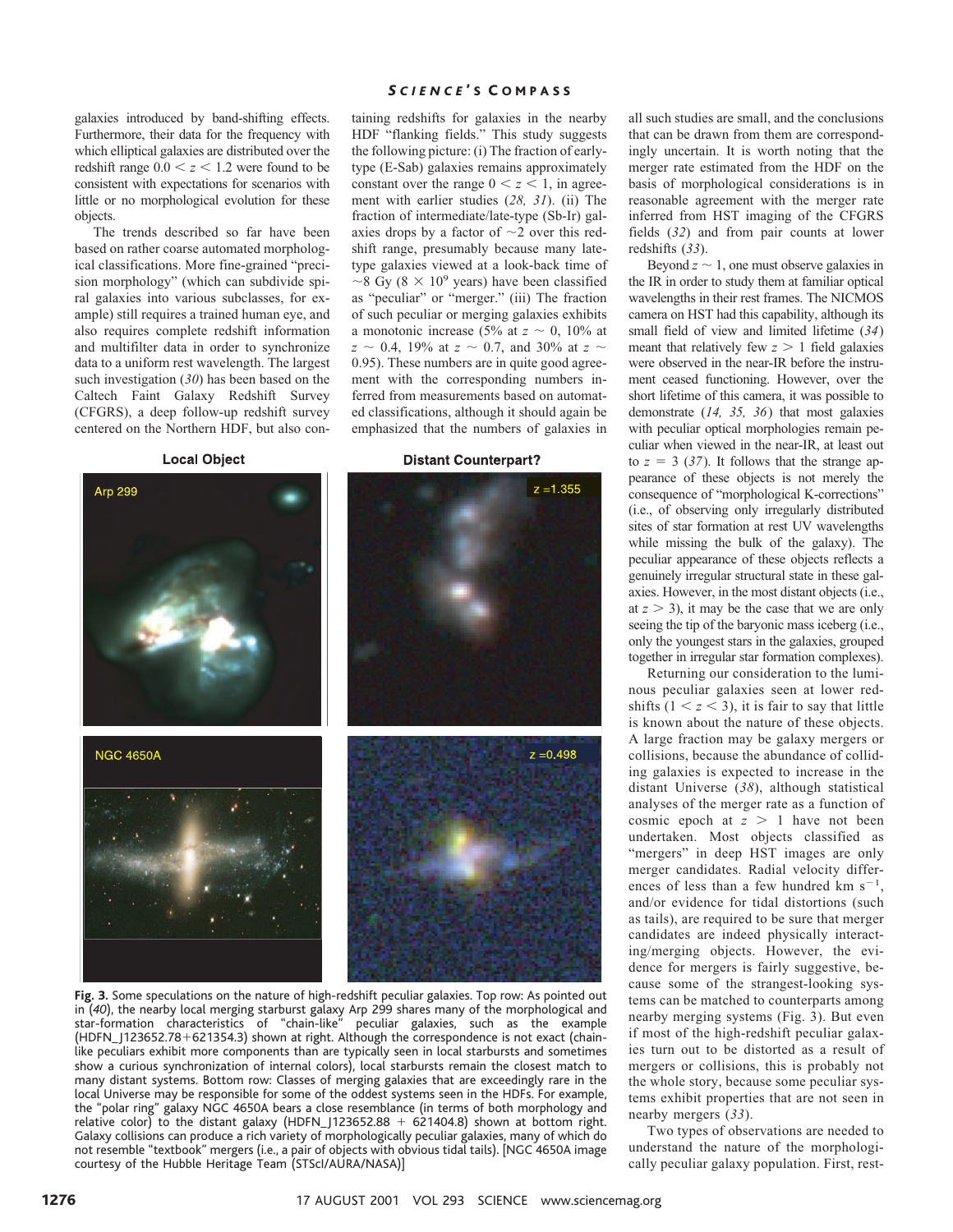### *S CIENCE* ' S C OMPASS

frame IR imaging is needed to look for the presence of red light from evolved stars in these galaxies. Such data will constrain the ages of the underlying stars in the galaxies independently from their morphologies. Such data will also determine whether the objects are genuinely protogalactic (i.e., formed exclusively from young stars) or whether they correspond to a stage in the growth of evolved galaxies. Second, dynamical studies of high-redshift objects are needed to distinguish merger remnants from bona fide singular new classes of objects. Such studies are in their infancy. On the basis of early work on the so-called "Lyman break" population at  $z > 2.3$ , much of which is morphologically peculiar, it seems that at least some of the more distant morphologically peculiar systems do not exhibit even the most basic ordered motions expected from rotating disks (*39*). Some of these objects could be distant analogs to the most extreme local star-bursting galaxies, whose morphological characteristics originate in the collapse along filaments of gas driven by energetic "super winds" (*40–42*).

# **Comparison with Numerical Simulations**

The computational state of the art has evolved to the point where numerical simulations of galaxy evolution can be linked with cosmological simulations for the growth of large-scale structure (such as galaxy clusters). Consequently, the morphological evolution of galaxies can now be explored in a proper cosmological context. However, the resolution of such simulations remains rather poor  $(<10^5$  particles per galaxy). Simulations with higher resolution have been undertaken with pure *n*-body gravitational codes, at the expense of neglecting important gas-dynamical effects. Alternatively, simulations can be constructed to study individual galaxies, or small systems of galaxies, essentially in isolation. Such simulations may be constructed with up to  $10^8$  particles per galaxy (i.e., within a factor of 100 of the number of stars in a typical luminous galaxy). This class of simulations suggests that elliptical galaxies could form from the collision of spirals (*43, 44*). An oft-cited prediction of hierarchical models is that elliptical galaxies should become increasingly rare with increasing redshift, dropping to 30% their local space density in co-moving coordinates (i.e., coordinates expanding at the same rate of expansion as the Universe itself ) by  $z \sim$ 1. This evolution can probably be excluded on

the basis of existing data [but see (*24*) for a contrary opinion]. However, models that include a cosmological constant now push the epoch for most elliptical formation to  $z > 1$ , which is beyond the redshift at which an unbiased inventory of ellipticals exists. Therefore, merger-induced formation of field ellipticals remains the favored theoretical model, although this scenario still needs observational verification.

The present generation of *n*-body/gasdynamical models fails to account for a number of important observations. Dark halos appear to have constant-density cores rather than the predicted power law–like cusps, and the models predict an order of magnitude too many companions for giant galaxies. However, the most important problem is their failure to correctly account for galaxy sizes. To date, all cosmological codes (i.e., those that begin with a fluctuation spectrum for dark-matter halos at high redshift, and evolve this forward while collapsing gas into these halos to form galaxies) predict that luminous galaxy disks around  $z \sim 1$  should be far smaller than are typically seen. The observational constraint is actually rather severe: The space density of large disks at  $z \sim 1$  is similar to that seen in the nearby Universe (*45*). "Semi-analytical" models (which blend the predictions of *n*-body codes for the growth of darkmatter halos with phenomenological models for the growth of galaxies within these halos) are more successful in predicting galaxy sizes as a function of redshift, as well as in modeling the changing morphological mix with redshift. A criticism of these models is that they adopt rather crude scaling relations to describe important aspects of physics that cannot be treated from first principles (e.g., stellar winds expelled from the disks of galaxies, which lead to star formation by a complex feedback process).

In summary, at present the numerical models that attempt to model the physics of galaxy formation from first principles do not have sufficient resolution, whereas those that attempt to sidestep problems with resolution oversimplify the systems. At present, no class of models has accounted for detailed evolution of the internal structures of galaxies. An interesting link between dynamical models and morphology is the predicted evolution of bars, because these features are sensitive to the dynamical state of galaxy disks and are bright enough to be detectable in distant galaxies. In an inspection of the Northern HDF images, van den Bergh suggested that barred spirals were unexpectedly rare at high redshifts (*19*). Support has been lent to this observation by (*46*), which shows that the frequency of SB galaxies at  $0.6 < z < 0.8$  is only  $\sim$ 5% in the HDFs, versus 21 to 34% among nearby Shapley-Ames galaxies. Both of these results are based on small numbers of galaxies and need to be tested against larger samples (*47*).

#### **Discussion**

Table 1 provides a summary of our interpretation of the "key ages" in the morphological development of galaxies to  $z = 1$ . Beyond this redshift, the galaxy population appears so peculiar that we feel much more IR imaging data (probing galaxies at optical wavelengths in the rest frame) are needed to draw any conclusions beyond the basic observation that luminous galaxies have changed a great deal in appearance in the last 8 billion years. Perhaps the most surprising result from Table 1 is that the systematics of galaxy morphology still appear to be evolving rapidly at the present time. This is most clearly illustrated by the fact that grand-design spirals are found to be rare before  $z \sim 0.3$ , corresponding to a look-back time of only 3.5 Gy. By the time that one looks back beyond  $z =$ 0.5 (5 Gy), almost all spiral structure seems to be less well developed (or more chaotic) than it is among nearby galaxies.

Explaining why the Hubble classification scheme appears to "evaporate" at redshifts  $z >$ 0.3 is a challenge that can only be met by a greater understanding of galaxy dynamics at high redshifts. The gas fraction in typical spiral galaxies may have decreased by a large fraction between  $z = 1$  and  $z = 0$ , and encounters with giant molecular clouds, spiral arms, and perhaps clumps in the dark-matter halo may have increased the velocity dispersion within the disk at high redshifts. Fuchs and von Linden (*48*) and Fuchs *et al*. (*49*) have suggested that either of these effects would affect the stability of spiral disks in the distant past, but the data simply do not yet exist to allow astronomers to determine whether either of these effects plays a dominant role. At this stage, all that is clear is that the morphology of spiral galaxies is evolving rapidly and systematically, even at quite low redshifts. Familiar types of galaxies, such as barred and grand-design spirals, appear to be relatively recent additions to the extragalactic zoo. The nature of the many morphologically peculiar galaxies at high redshift remains a complete mystery. These objects might be mergers, protogalaxies, new classes of evolved systems, or a combination of all three.

| Redshift     | Look-back time | Key developments in galaxy morphology                                                                                                        |
|--------------|----------------|----------------------------------------------------------------------------------------------------------------------------------------------|
| z < 0.3      | $<$ ~3.5 Gy    | Grand-design spirals exist. Hubble scheme applies in full detail.                                                                            |
| $z \sim 0.5$ | $~1$ – 5 Gy    | Barred spirals become rare. Spiral arms are underdeveloped.<br>The bifurcated "tines" of the Hubble tuning fork begin to<br>evaporate.       |
| z > 0.6      | $>6$ Gy        | Fraction of mergers and peculiar galaxies increases rapidly. By<br>$z = 1$ , around 30% of luminous galaxies are off the Hubble<br>sequence. |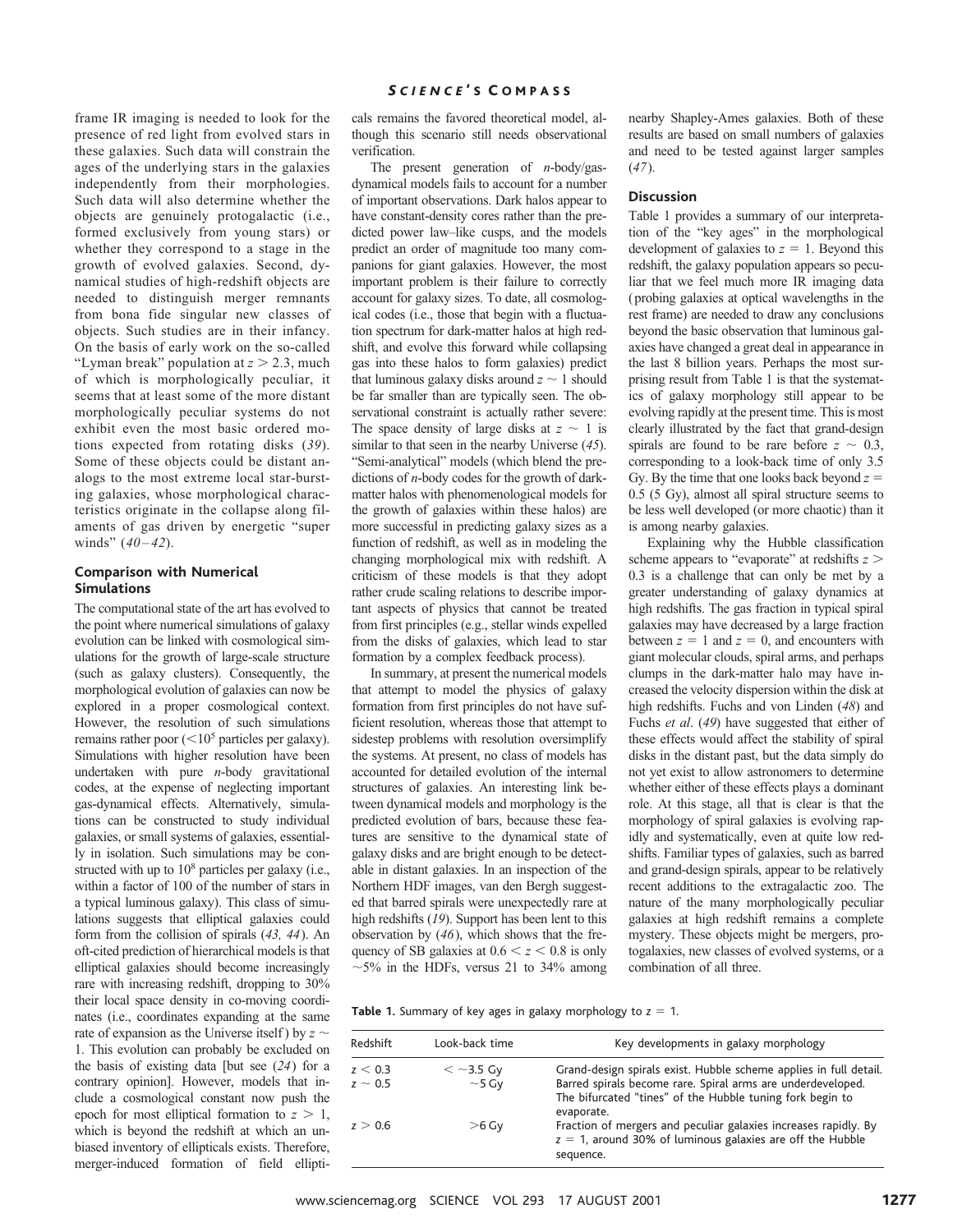We are only beginning to glimpse the morphology of galaxies in the distant Universe, and we are groping to fit them into a physically meaningful organizational structure. Progress will require astronomers to devise better and more fully quantitative means of characterizing the (increasing) peculiarity of galaxies in the distant Universe. As a first step, one might follow in the footsteps of Morgan (*50, 51*), Doi *et al*. (*52*), and Abraham (*19, 53*), who used central concentration of light as a classification parameter. Other statistical measures that could turn out to be useful for the classification of galaxies at large look-back times are rotational asymmetry (*20, 54*), "blobbiness" and filling factor of isophotes (*55*), and central offset of the galaxy nucleus. Many of these are likely to be correlated with both the ages and star-formation properties of galaxies. The physical importance of these parameters can be better understood by explicit reference to *n*-body/gasdynamical simulations. With the IR-optimized Next Generation Space Telescope on the horizon, it will also be of great interest to extend rest-wavelength optical morphological work to distant objects at ever greater look-back times that can best be observed in the IR (*56*). Extending morphological studies to the rest-frame mid-IR has a number of important benefits: Dust obscuration is reduced, and the link between morphology and underlying stellar mass (best traced by old stars) becomes more direct.

It seems conceivable that in some of the distant morphologically peculiar objects in the HDFs, we are witnessing an early stage in the life cycle of present-day luminous galaxies, in which most of their baryons become locked up in stars rather than in primordial gas. This is the classic description of a protogalaxy. Ground-based spectroscopic surveys show that over the redshift range  $0 < z < 4$ , most star formation is occurring in massive galaxies (*57, 58*). However, by  $z = 10$  the age of the Universe is rapidly approaching the dynamical time scale of a large galaxy ( $\sim$  few 10<sup>8</sup> years), whereas stellar evolutionary time scales for massive stars remain much shorter  $(10<sup>4</sup>$  to  $10<sup>7</sup>$  years). Most of the stars that exist at these high redshifts may not have had time to come together to form large galaxies. Indeed, deep HST images are littered with small faint objects that might be more properly considered galaxy fragments (*59, 60*). Their distances are unknown; only the brightest 5% of objects on the HDFs have known redshifts. It is conceivable that these systems—and not the morphologically bizarre, luminous galaxy population that has been the focus of much of this review represent the true first appearance of galaxies in the Universe. In any case, these faint galaxies are barely resolved, and we have

## *S CIENCE* ' S C OMPASS

no idea what they look like; they are both too faint and too small to classify with HST. They remain outside the realm of the morphologist. At present they define, in the words of Hubble, the "dim boundary—the utmost limits of our telescopes. There, we measure shadows, and we search among ghostly errors of measurement for landmarks that are scarcely more substantial" (*61*).

#### **References and Notes**

- 1. E. P. Hubble, *Astrophys. J.* **64**, 321 (1926).
- 2. In the last 3 years, astronomers have also found evidence for "dark energy," a counterpart to dark matter that may be responsible for an accelerating expansion of the Universe.
- 3. J. Peacock, *Cosmological Physics* (Cambridge Univ. Press, Cambridge, 1999).
- 4. A. Balbi *et al*., *Astrophys. J.* **545**, L1 (2000).
- 5. P. de Bernardis *et al*., *Nature* **404**, 955 (2000).
- 6. C. B. Netterfield *et al*., in preparation (available at
- http://xxx.lanl.gov/abs/astro-ph/01004460). 7. A. Naim *et al*., *Mon. Not. R. Astron. Soc.* **274**, 1107 (1995).
- 8. R. G. Abraham, *Astrophys. Space Sci.* **269**, 323 (1999).
- 9. Quantitative investigations of spiral structure at high redshifts may become possible in the near future, however, using Fourier decomposition techniques [R. Windhorst, S. Odewahn, C. Burg, S. Cohen, I. Waddington, *Astrophys. Space Sci.* **269**, 243 (1999)]. 10. A. Dressler, *Astrophys. J.* **236**, 351 (1980).
- 11. All ages used in the present paper are based on a cosmology in which the Hubble parameter is  $H_0 = 70$ km  $s^{-1}$  Mpc<sup>-1</sup>, the contribution of baryonic and dark matter to the critical closure mass-energy density of the Universe is  $\Omega_{\text{M}} = 0.3$ , and the contribution of dark energy is manifested as a cosmological constant with density is  $\Omega_{\Lambda} = 0.7$ . In this cosmology, the present age of the Universe from the time of the Big Bang is 13.5 Gy.
- 12. P. M. Marcum *et al*., *Astrophys. J. Suppl.* **132**, 129 (2001).
- 13. M. Giavalisco, C. C. Steidel, M. E. Dickinson, K. L. Adelberger, M. Pettini, in *The Ultraviolet Universe at Low and High Redshift: Probing the Progress of Galaxy Evolution,* W. H. Waller, M. N. Fanelli, J. E. Hollis, A. C. Danks, Eds. (American Institute of Physics Press, College Park, MD, 1997), p. 221.
- 14. M. Dickinson, in *After the Dark Ages: When Galaxies Were Young (the Universe at*  $2 < z < 5$ *), 9th Annual* October Astrophysics Conference in Maryland, 12 to 14 October 1998, College Park, MD, S. Holt, E. Smith, Eds. (American Institute of Physics Press, College Park, MD, 1999), p. 122.
- 15. L. L. Cowie, E. M. Hu, A. Songaila, *Nature* **377**, 603 (1995).
- 16. **iii.** *Astron. J.* **110**, 1576 (1995).
- 17. K. Glazebrook, R. Ellis, B. Santiago, R. Griffiths, *Mon. Not. R. Astron. Soc.* **275**, L19 (1995).
- 18. S. P. Driver, R. A. Windhorst, R. E. Griffiths, *Astrophys. J.* **453**, 48 (1995).
- 19. R. G. Abraham *et al*., *Astrophys. J.* **107**, 1 (1996).
- 20. R. G. Abraham *et al*., *Mon. Not. R. Astron. Soc.* **279**, L47 (1996).
- 21. A. Naim, K. U. Ratnatunga, R. E. Griffiths, *Astrophys. J.* **111**, 357 (1997).
- 22. S. C. Odewahn, R. A. Windhorst, S. P. Driver, W. C. Keel, *Astrophys. J.* **472**, L13 (1996).
- 23. S. van den Bergh *et al*., *Astron. J.* **112**, 359 (1996). 24. F. R. Marleau, L. Simard, *Astrophys. J.* **507**, 585 (1998).
- 25. F. Menanteau, R. G. Abraham, R. S. Ellis, *Mon. Not. R. Astron. Soc.* **322**, 1 (2001).
- 26. D. W. Hogg *et al*., *Astron. J.* **115**, 1418 (1998).
- 27. S. P. Driver *et al*., *Astrophys. J.* **496**, L93 (1998).
- 28. J. Brinchmann *et al*., *Astrophys. J.* **499**, 112 (1998).
- 29. S. P. Driver *et al*., *Astrophys. J.* **449**, L23 (1995). 30. S. van den Bergh, J. G. Cohen, D. W. Hogg, R. Bland-
- ford, *Astron. J.* **120**, 2190 (2000).
- 31. It should be emphasized that around 30% of the

objects classified as ellipticals at high redshifts do not have the uniform red colors of local elliptical galaxies. Perhaps some of the high-redshift "blue ellipticals" are related to a class of objects known as "blue compact galaxies" in the nearby Universe [M. A. Bershady, A. Jangren, C. J. Conselice, *Astron. J.* **119**, 2645 (2000)].

- 32. O. Le Fevre *et al*., *Mon. Not. R. Astron. Soc.* **311**, 565 (2000).
- 33. R. G. Abraham, in *IAU Symp. 186: Galaxy Interactions at Low and High Redshift* (1999), p. 11.
- 34. NICMOS was available for a 2-year window of observations. After a 3-year hiatus, NICMOS will once again become available after the next HST servicing mission.
- 35. H. C. Ferguson, M. Dickinson, R. Williams, *Annu. Rev. Astron. Astrophys.* **38**, 667 (2000).
- 36. C. Conselice, *Astrophys. Space Sci.* **269 –270**, 585 (1999).
- 37. See supplemental figure on *Science* Online at www. sciencemag.org/cgi/content/full/293/5533/1273/  $DC1$
- 38. Because the proper volume between galaxies diminishes with redshift as  $(1 + z)^{-3}$ , distant galaxies are packed more tightly into a given volume of space.
- 39. M. Pettini *et al*., in press (available at http://xxx. lanl.gov/abs/astro-ph/0102456).
- 40. J. E. Hibbard, W. D. Vacca, *Astron. J.* **114**, 1741 (1997).
- 41. **iii.** M. S. Yun, Astron. J. 119, 1130 (2000).
- 42. Y. Taniguchi, Y. Shioya, *Astrophys. J.* **547**, 146 (2001).
- 43. A. Toomre, J. Toomre, *Astrophys. J.* **178**, 623 (1972).
- 44. J. E. Barnes, *Nature* **344**, 379 (1990).
- 45. S. Lilly *et al*., *Astrophys. J.* **500**, 75 (1998).
- 46. R. G. Abraham, M. R. Merrifield, R. S. Ellis, N. R. Tanvir, J. Brinchmann, *Mon. Not. R. Astron. Soc.* **308**, 569 (1999).
- 47. It is worth noting that the absence of bars cannot be due to morphological K-corrections [as suggested by P. B. Eskridge *et al*., *Astron. J.* **119**, 536 (2000)], because it is seen to occur at redshifts in which the HST observations are well synchronized to blue optical wavelengths (i.e., at rest wavelengths where we are most familiar with the morphologies of nearby galaxies). Similarly, the effect cannot be due to a low signal-to-noise ratio in distant galaxy images, because simulations show that more than 90% of the strongly barred nearby galaxies in the Ohio State University Bright Spiral Galaxy Survey would remain obviously barred if seen at  $z = 0.7$  in the HDF (S. van den Bergh *et al*., in preparation).
- 48. B. Fuchs, S. von Linden, *Mon. Not. R. Astron. Soc.* **294**, 513 (1998).
- 49. B. Fuchs *et al*., in press (available at http://xxx. lanl.gov/abs/astro-ph/0103375).
- 50. W. W. Morgan, *Publ. Astron. Soc. Pac.* **70**, 364 (1958).
- 51. \_\_\_\_\_\_\_, Publ. Astron. Soc. Pac. 71, 394 (1959).
- 52. M. Doi, M. Fukugita, S. Okamura, *Mon. Not. R. Astron. Soc.* **264**, 832 (1993).
- 53. R. G. Abraham, F. Valdes, H. K. C. Yee, S. van den Bergh, *Astrophys. J.* **432**, 75 (1994).
- 54. C. Conselice, M. Bershady, A. Jangren, *Astrophys. J.* **529**, 886 (2000).
- 55. A. Naim, K. U. Ratnatunga, R. E. Griffiths, *Astrophys. J.* **476**, 510 (1997).
- 56. D. L. Block *et al*., *Astron. Astrophys.* **371**, 393 (2001).
- 57. L. L. Cowie, A. Songaila, E. M. Hu, J. G. Cohen, *Astron. J.* **112**, 839 (1996).
- 58. C. C. Steidel, K. L. Adelberger, M. Giavalisco, M. Dickinson, M. Pettini, *Astrophys. J.* **519**, 1 (1999).
- 59. S. M. Pascarelle, R. A. Windhorst, S. P. Driver, E. J. Ostrander, W. C. Keel, *Astrophys. J.* **456**, L21 (1996).
- 60. R. Bouwens, T. Broadhurst, J. Silk, *Astrophys. J.* **506**, 579 (1998).
- 61. E. Hubble, *The Realm of the Nebulae* ( Yale Univ. Press, New Haven, CT, 1936).
- 62. We thank R. Ellis, J. Brinchmann, M. Merrifield, R. Blandford, J. Cohen, and D. Hogg for many collaborative investigations into high-redshift galaxy morphology; J. Sellwood for sharing his thoughts on the formation and destruction of bars in galaxies; and R. Sword for helping to produce Fig. 1.